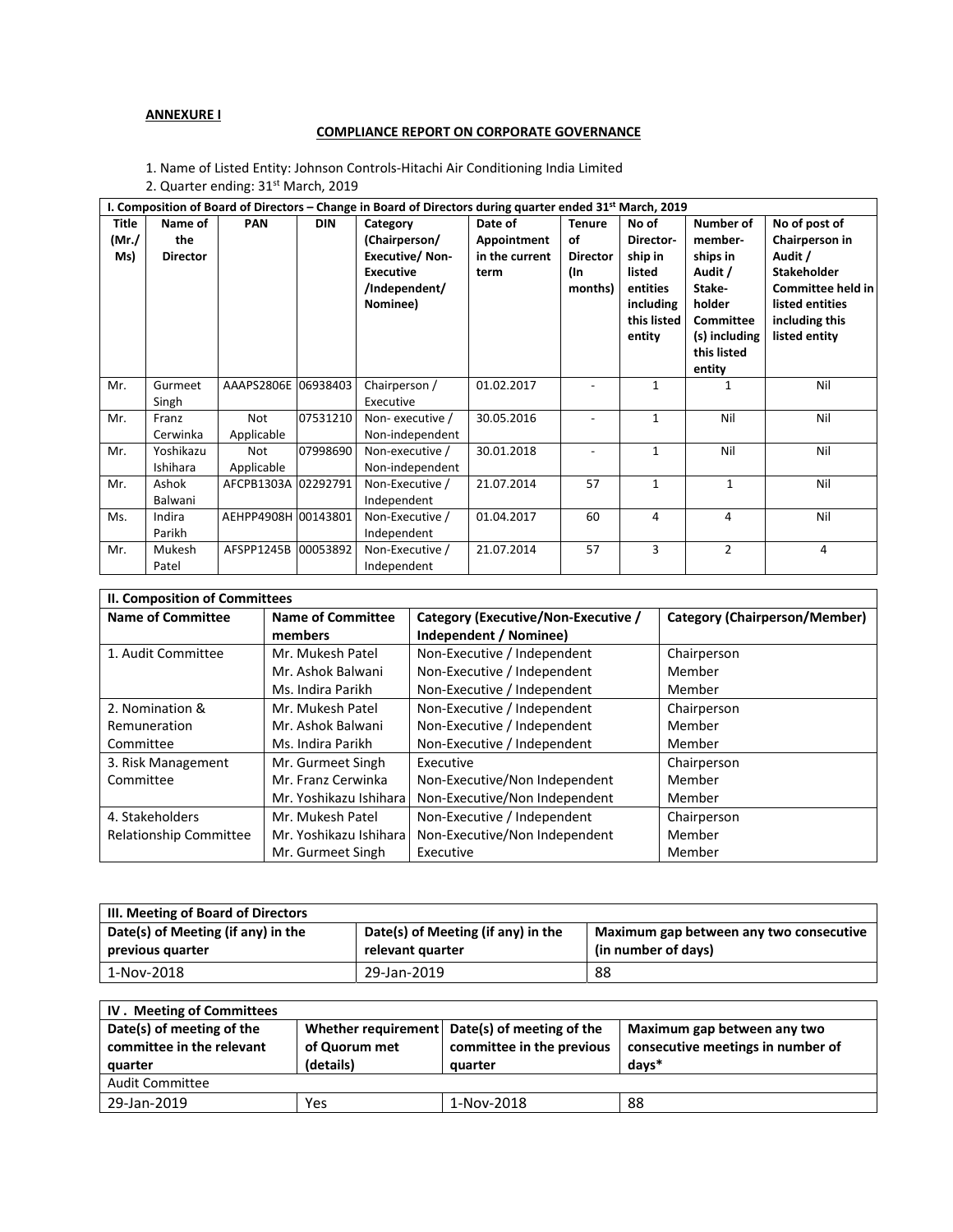| V. Related Party Transaction                                                           |                               |
|----------------------------------------------------------------------------------------|-------------------------------|
| <b>Subject</b>                                                                         | Compliance status (Yes/No/NA) |
| Whether prior approval of audit committee obtained                                     | Yes                           |
| Whether shareholder approval obtained for material RPT                                 | <b>NA</b>                     |
| Whether details of RPT entered into pursuant to omnibus approval have been reviewed by | <b>NA</b>                     |
| Audit Committee                                                                        |                               |

#### **VI. Affirmations**.

- 1. The composition of Board of Directors is in terms of SEBI (Listing obligations and disclosure requirements) Regulations, 2015.
- 2. The composition of the following committees is in terms of SEBI (Listing obligations and disclosure requirements) Regulations, 2015
	- a. Audit Committee
	- b. Nomination & remuneration committee
	- c. Stakeholders relationship committee
	- d. Risk Management Committee
- 3. The committee members have been made aware of their powers, role and responsibilities as specified in SEBI (Listing obligations and disclosure requirements) Regulations, 2015.
- 4. The meetings of the board of directors and the above committees have been conducted in the manner as specified in SEBI (Listing obligations and disclosure requirements) Regulations, 2015.
- 5. The report submitted in the previous quarter has been placed before Board of Directors. There is no comments/observations/advice of Board of Directors.

#### **For Johnson Controls‐Hitachi Air Conditioning India Limited**

**Parag Dave Company Secretary**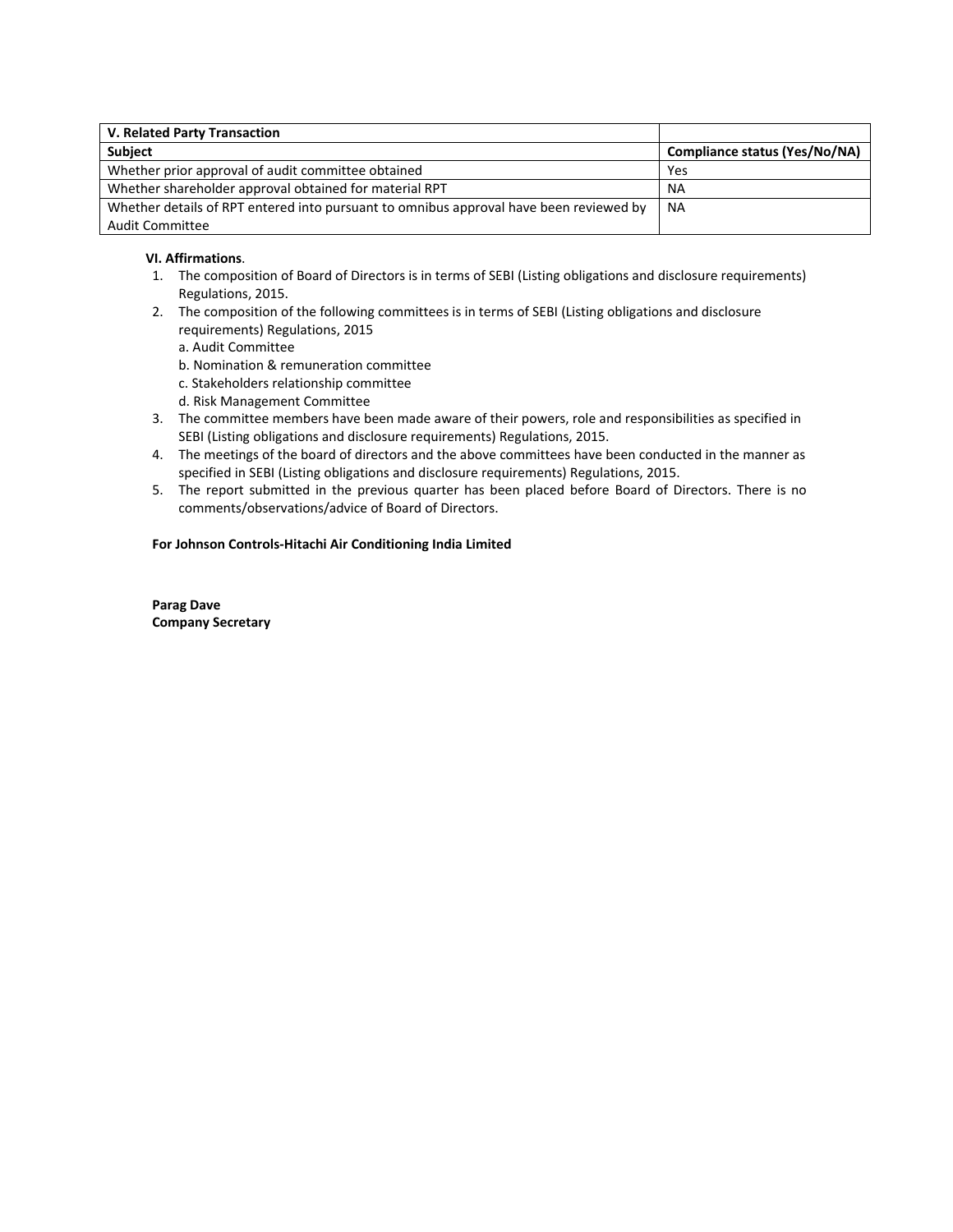# **ANNEXURE II**

| I. Disclosure on website in terms of Listing Regulations                                     |                          |  |  |  |
|----------------------------------------------------------------------------------------------|--------------------------|--|--|--|
| Item                                                                                         | <b>Compliance status</b> |  |  |  |
|                                                                                              | (Yes / No / NA)          |  |  |  |
|                                                                                              | refer note below         |  |  |  |
| Details of business                                                                          | Yes                      |  |  |  |
| Terms and conditions of appointment of independent directors                                 | Yes                      |  |  |  |
| Composition of various committees of board of directors                                      | Yes                      |  |  |  |
| Code of conduct of board of directors and senior management personnel                        | <b>Yes</b>               |  |  |  |
| Details of establishment of vigil mechanism/ Whistle Blower policy                           | <b>Yes</b>               |  |  |  |
| Criteria of making payments to non-executive directors                                       | Yes                      |  |  |  |
| Policy on dealing with related party transactions                                            | Yes                      |  |  |  |
| Policy for determining 'material' subsidiaries                                               | <b>NA</b>                |  |  |  |
| Details of familiarization programmes imparted to independent directors                      | <b>Yes</b>               |  |  |  |
| Contact information of the designated officials of the listed entity who are responsible for | Yes                      |  |  |  |
| assisting and handling investor grievances                                                   |                          |  |  |  |
| email address for grievance redressal and other relevant details                             | Yes                      |  |  |  |
| <b>Financial results</b>                                                                     | Yes                      |  |  |  |
| Shareholding pattern                                                                         | Yes                      |  |  |  |
| Details of agreements entered into with the media companies and/or their associates          | Yes                      |  |  |  |
| New name and the old name of the listed entity                                               | Yes                      |  |  |  |